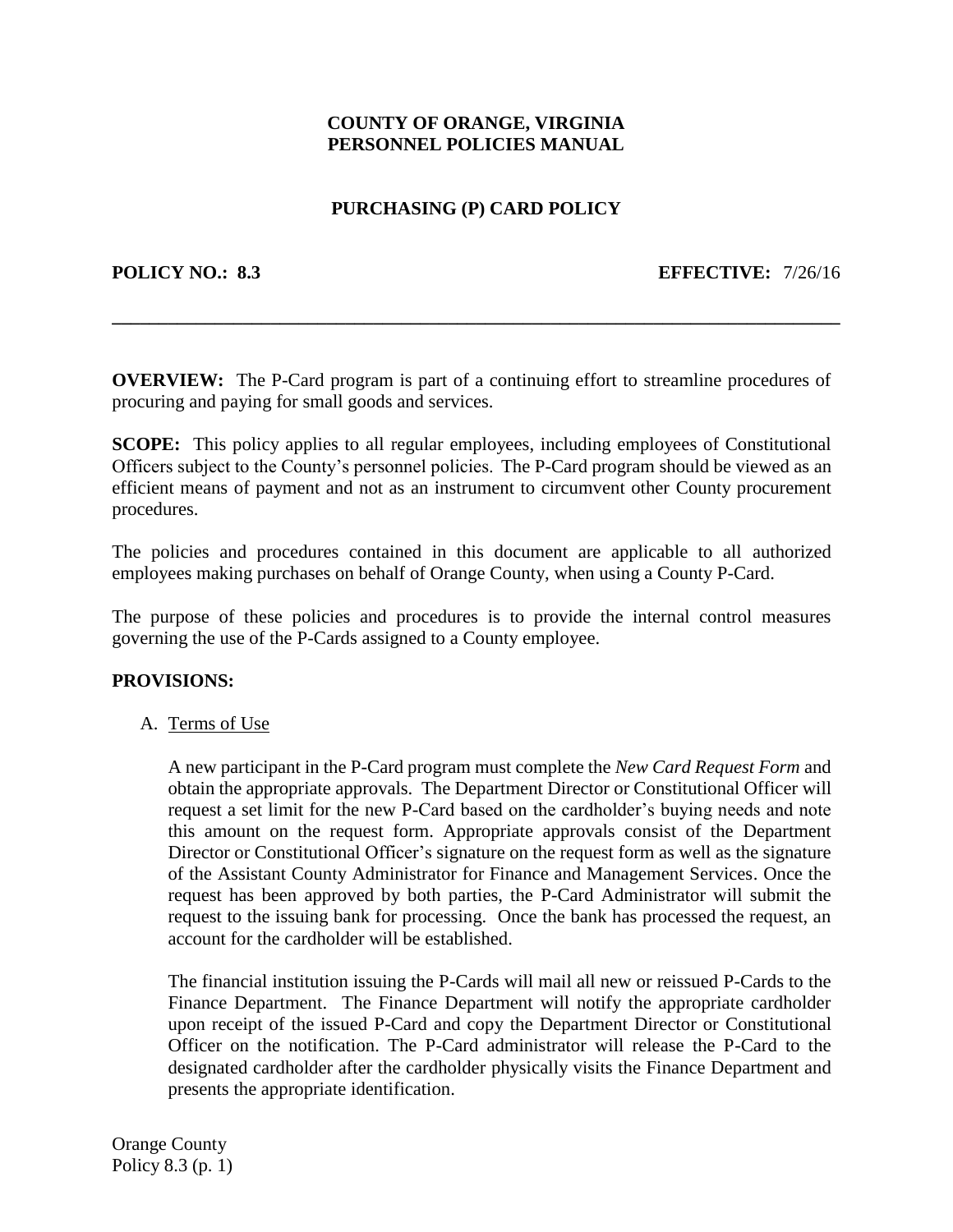All new cardholders must receive training on the County's P-Card policy and procedures and sign a *Purchasing Card (P-Card) Cardholder Agreement Form* prior to the release of the P-Card to the cardholder by the Program Administrator.

The purchasing authority limit for each cardholder will be set by the Department Director or Constitutional Officer and approved by the Assistant County Administrator for Finance and Management Services during the initial P-Card set-up. This authority establishes the maximum dollar amount for the cardholder's purchasing in a given billing cycle (30-day limit). All purchases charged to the cardholder's P-Card accumulate for a given billing cycle. The total of a single purchase or the aggregate of all purchases using the P-Card cannot exceed the cardholder's authorized monthly limit. The P-Card balance will be checked by the issuing bank before each purchase and an authorization request will be declined should the transaction amount exceed the remaining balance of the P-Card for a given billing cycle.

Any user of a P-Card should not pay Virginia Sales & Use Tax on goods or services. P-Card users are responsible for informing suppliers of the County's tax-exempt status prior to or at the time of a transaction. The words "Tax Exempt," as well as the County's Tax Identification Number (TIN), are printed on each P-Card. A copy of the County's ST-12 (Tax Exemption Certificate) is also available to card users upon request to the Finance Department.

This tax exemption does not apply to Meals or Lodging Tax and such taxes should be paid.

The use of a County P-Card does not exempt a user from complying with the County's procurement or purchasing policies. All purchases must adhere to the County's procurement guidelines. All transactions over \$5,000 require a Purchase Order. Intentional circumvention of these policies is strictly prohibited. This includes splitting a transaction amount with the same vendor or multiple vendors for purchases that would otherwise require purchase approval.

Any violation of the County's procurement policy with the use of a County P-Card will result in suspension or revocation of P-Card privileges. Improper use of the P-Card may also result in prosecution for embezzlement under Section 18.2-112 of the Code of Virginia.

Department Directors or Constitutional Officers may establish lower limits as well as additional purchasing guidelines for the P-Card users within their department. Department Directors or Constitutional Officers are required to review and approve every transaction executed by a card user within their department. Department Directors or Constitutional Officers are required to determine if the transaction was for County business purposes. If the Department Director or Constitutional Officer questions the transaction, it is his or her responsibility to resolve the issue with the card user. If the Department Director or Constitutional Officer is not satisfied that the purchase was necessary and/or for County business purposes, termination of card privileges and restitution in full will be required of the card user.

Orange County Policy 8.3 (p. 2)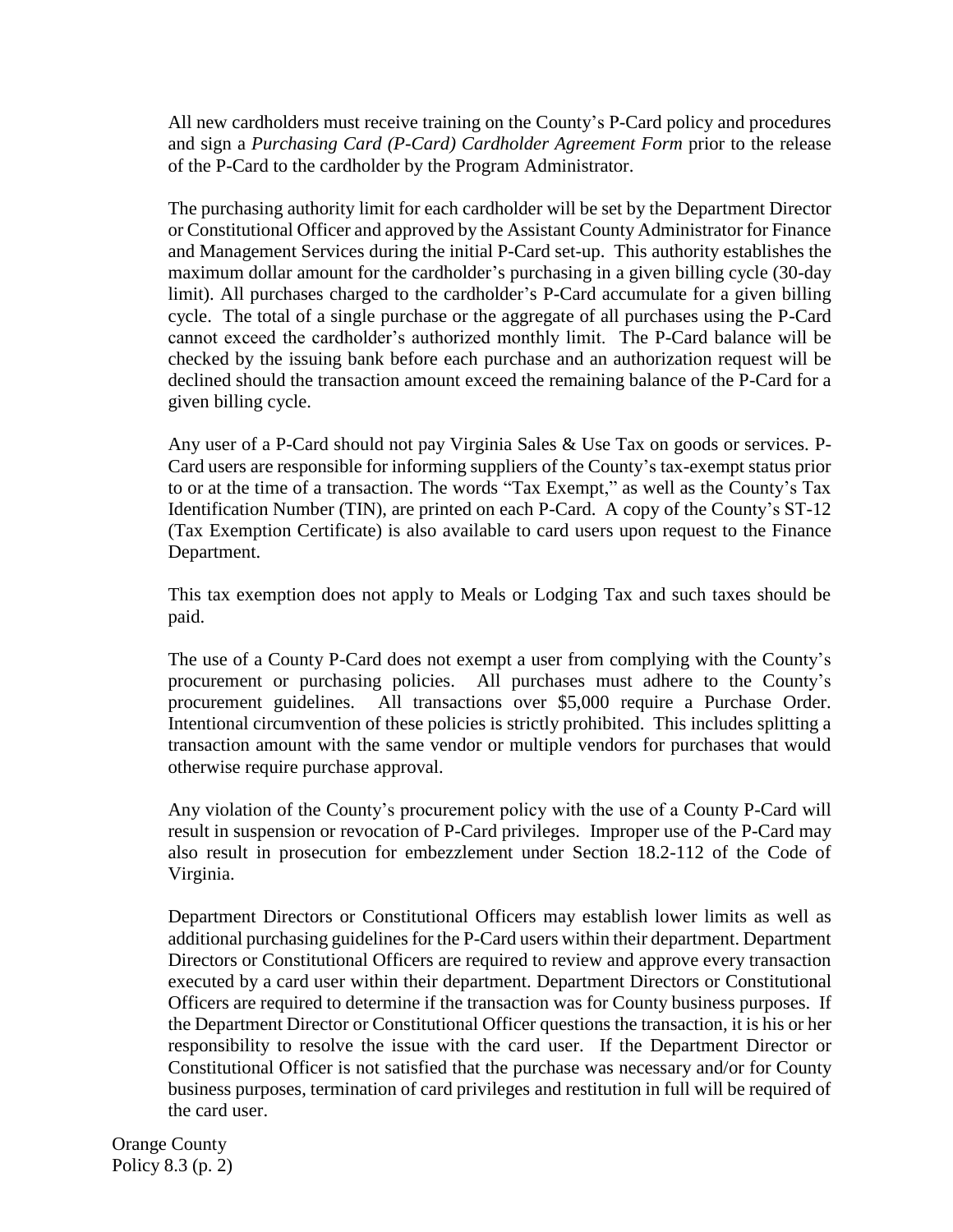The P-Card that a cardholder receives has the cardholder's name embossed on it and may be used only by the identified authorized cardholder.

# B. Prohibited Items for Purchase

The items listed below, which is not intended to be all-inclusive, are prohibited for purchase using a County P-Card. The purchase of any items on this list will result in the revocation of P-Card privileges and disciplinary action. If any of the below items are included on a receipt to be submitted for a County business purchase, the card user must insist that the vendor split the purchase and regenerate a separate receipt for the product(s) to be paid with personal funds. Any exceptions for the purchase of prohibited items must be authorized by the County Administrator.

- 1. **Alcoholic Beverages** Any beverage containing alcohol.
- 2. **Tobacco Products**  Any product containing tobacco, including e-cigarettes or vapes, or product directly related to the use of tobacco.
- 3. **Personal Items**  Any item not directly related to County business.
- 4. **Gift Cards**  Gift cards are restricted for purchase unless approved by the County Administrator prior to execution of the transaction.
- 5. **Donations**  No gift or donation to any organization or individual is permitted on a County P-Card.
- 6. **Gasoline**  No gasoline purchases for personal or County vehicles are permitted using a County P-Card. Exceptions may be made for certain situations (i.e. travel outside of the Orange County area).
- 7. **Cash Advances**  No cash advances, wire transfers, or money orders are permitted using a County P-Card.

Each cardholder is responsible for maintaining all receipts for goods and services purchased with a P-Card. The cardholder must contact the vendor directly to resolve any discrepancies or incomplete orders applied to their P-Card.

C. Documentation

All cardholders are required to retain a copy of the itemized receipt and charge slips documenting the purchase charged to their P-Card. The copies of the itemized receipts and charge slips will become the purchasing document for future reference. Care is to be taken to ensure that inappropriate duplicate copies are not prepared.

A detailed charge receipt sent via fax, e-mail, or mail must be obtained with all telephone and Internet orders. Prior to leaving a website, a detailed statement listing items ordered and any additional charges should be printed out by the cardholder. In addition, many

Orange County Policy 8.3 (p. 3)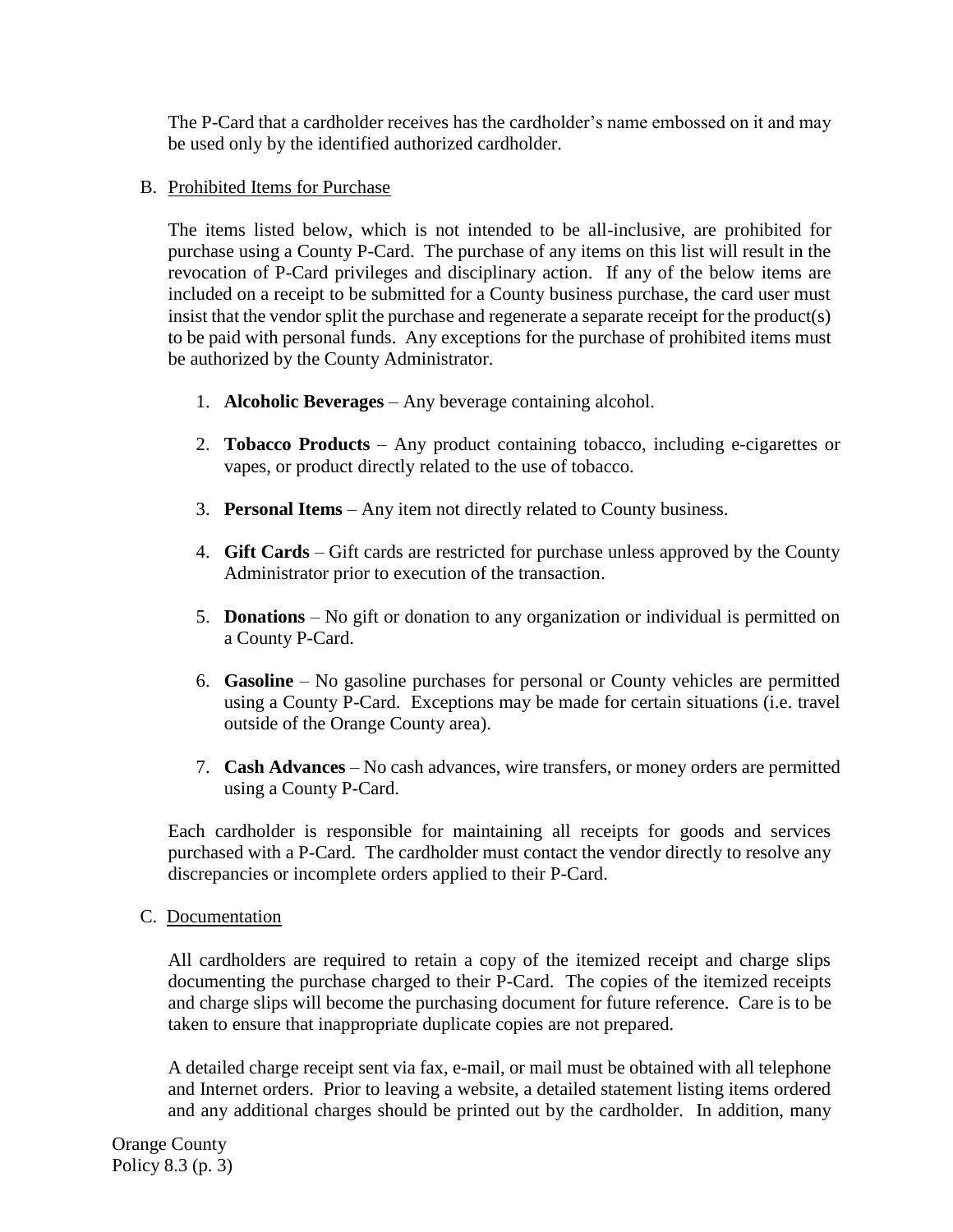websites e-mail a confirmation of the order shortly after the order is placed. This confirmation sheet should also be submitted with monthly documentation.

If, for some reason, the cardholder does not have documentation of the transaction, the cardholder must work with the vendor to obtain such documentation. A *Lack of Documentation Waiver Statement* must be completed and will temporarily serve as a basis to pay the charge. Frequent use of this method will result in a loss of P-Card privileges.

## D. Transaction Disputes

If items purchased with the P-Card are found defective, or the repair or services faulty, the cardholder has the responsibility to return the items to the merchant for replacement or to receive a credit on the purchases. If the merchant refuses to replace or correct the faulty item, then the purchase of this item will be considered to be in dispute.

The cardholder initiating the dispute claim must complete a written explanation of the dispute matter and the appropriate documentation supporting the dispute is to be attached. A copy of the dispute explanation and the supporting documentation must be forwarded through the Department Director or Constitutional Officer and to the P-Card Administrator. The P-Card Administrator will notify the cardholder and the Department Director or Constitutional Officer of any additional actions to be taken related to the disputed transaction.

## E. Monthly Spending Limit Changes

Any requests to increase or decrease cardholder monthly spending limits must be made by the Department Director or Constitutional Officer by submitting the *Card Limit Change Request Form* and sending it to the Assistant County Administrator for Finance and Management Services via e-mail. The P-Card Administrator will be notified upon approval of the changes and apply the necessary adjustment to the account.

#### F. Other Account Changes

Any other changes should also be sent via e-mail to the Assistant County Administrator for Finance and Management Services. Upon receipt of the information, the P-Card Administrator will make all necessary adjustments to the cardholder's account.

## G. Terminated Employees

If a cardholder is terminated, the cardholder's P-Card must be collected by the Department Director or Constitutional Officer and returned to the Finance Department within two (2) business days of termination. The Finance Department will notify the financial institution that the P-Card has been surrendered and will instruct the financial institution to terminate P-Card authority for the particular card in question. The Finance Department will also destroy the surrendered card.

If the Department Director or Constitutional Officer is not able to collect the P-Card prior

Orange County Policy 8.3 (p. 4)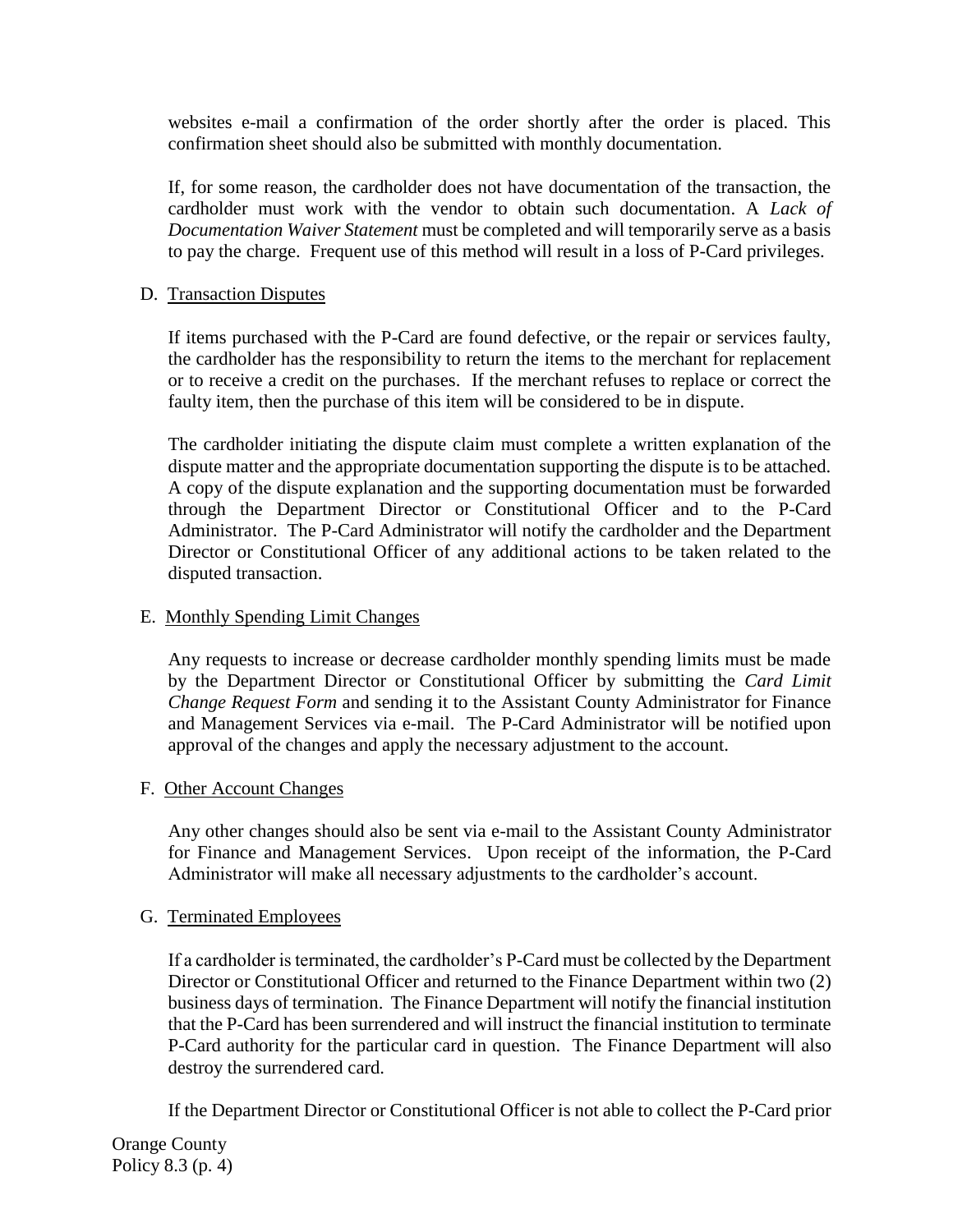to the cardholder's departure from County employment, the Department Director or Constitutional Officer must notify the Finance Department IMMEDIATELY by telephone and follow-up with a written notification informing the Finance Department of the departure. The Finance Department will notify the P-Card issuer to terminate the former cardholder's purchase authority effective immediately in an attempt to prevent any purchases after the employee departs the County.

## H. Lost or Stolen Cards

If a cardholder loses or has their P-Card stolen, it is the responsibility of the cardholder to IMMEDIATELY NOTIFY the financial institution that issued the card in accordance with the financial institution's procedures. The contact information for the financial institution is provided on the back of the P-Card itself or is available on the financial institution's website.

The cardholder is to notify the financial institution, Department Director or Constitutional Officer, and the Finance Department on the same day. However, if circumstances prevent same day notification, the Department Director or Constitutional Officer and the Finance Department should be notified of the incident NO LATER THAN ONE BUSINESS DAY following the notification to the financial institution.

## I. Review

All cardholder accounts are subject to monthly review by the Finance Department to ensure compliance with the County's overall policies and procedures outlined in this policy. If a policy violation is revealed during this review, the cardholder and the respective Department Director or Constitutional Officer will be contacted and disciplinary action will be assessed based on the type of violation.

#### J. Violations

A cardholder's privileges can be suspended for up to three (3) months, or permanently revoked, if any of the following violations are revealed:

- 1. Authorization of a charge in excess of the cardholder's monthly spending limit.
- 2. Splitting a transaction in order to circumvent the County's procurement policies.
- 3. Accepting store credit for returned merchandise.
- 4. Knowingly allowing unauthorized employee(s) to use your card.
- 5. Purchasing item(s) on the "Prohibited Items" list.
- 6. Paying Sales & Use tax on an item.
- 7. Not following proper documentation procedures.

This policy is subject to periodic review to ensure that best practices are represented and that adequate internal controls have been established in support of the mission of the County as it relates to P-Card usage.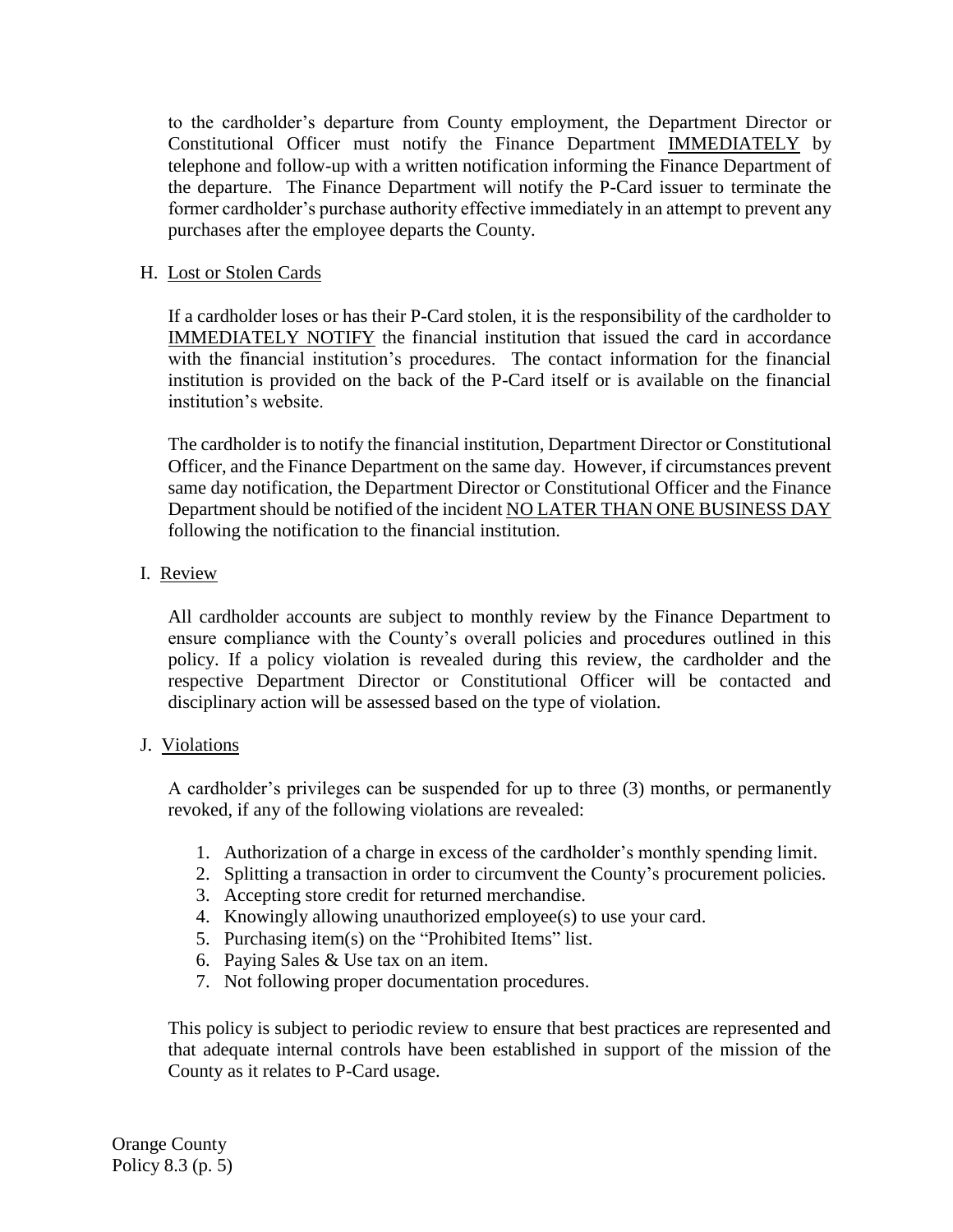

## **Orange County** *New or Replacement P-Card Request Form*

| <b>Cardholder Information</b>                                        |                                                                                  |  |  |  |
|----------------------------------------------------------------------|----------------------------------------------------------------------------------|--|--|--|
| Name:                                                                |                                                                                  |  |  |  |
| Department:                                                          |                                                                                  |  |  |  |
|                                                                      |                                                                                  |  |  |  |
| <b>Card Information &amp; Limits</b>                                 |                                                                                  |  |  |  |
| Description                                                          | <b>Requested Limit</b>                                                           |  |  |  |
| Per Transaction Limit:                                               | \$                                                                               |  |  |  |
| Monthly Credit Limit:                                                | \$                                                                               |  |  |  |
|                                                                      |                                                                                  |  |  |  |
| <b>Reason for Request:</b>                                           |                                                                                  |  |  |  |
|                                                                      |                                                                                  |  |  |  |
|                                                                      |                                                                                  |  |  |  |
|                                                                      |                                                                                  |  |  |  |
|                                                                      |                                                                                  |  |  |  |
|                                                                      | Please fill out and attach the Cardholder Agreement form and send it back to the |  |  |  |
| P-Card Administrator.                                                |                                                                                  |  |  |  |
|                                                                      |                                                                                  |  |  |  |
| <b>Cardholder Signature and Date:</b>                                |                                                                                  |  |  |  |
|                                                                      |                                                                                  |  |  |  |
|                                                                      |                                                                                  |  |  |  |
|                                                                      | Department Director or Constitutional Officer Signature and Date:                |  |  |  |
|                                                                      |                                                                                  |  |  |  |
|                                                                      |                                                                                  |  |  |  |
| Asst. County Admin. for Finance & Mgmt. Services Signature and Date: |                                                                                  |  |  |  |
|                                                                      |                                                                                  |  |  |  |
|                                                                      |                                                                                  |  |  |  |
| <b>Program Administrator Signature and Date:</b>                     |                                                                                  |  |  |  |
|                                                                      |                                                                                  |  |  |  |
|                                                                      |                                                                                  |  |  |  |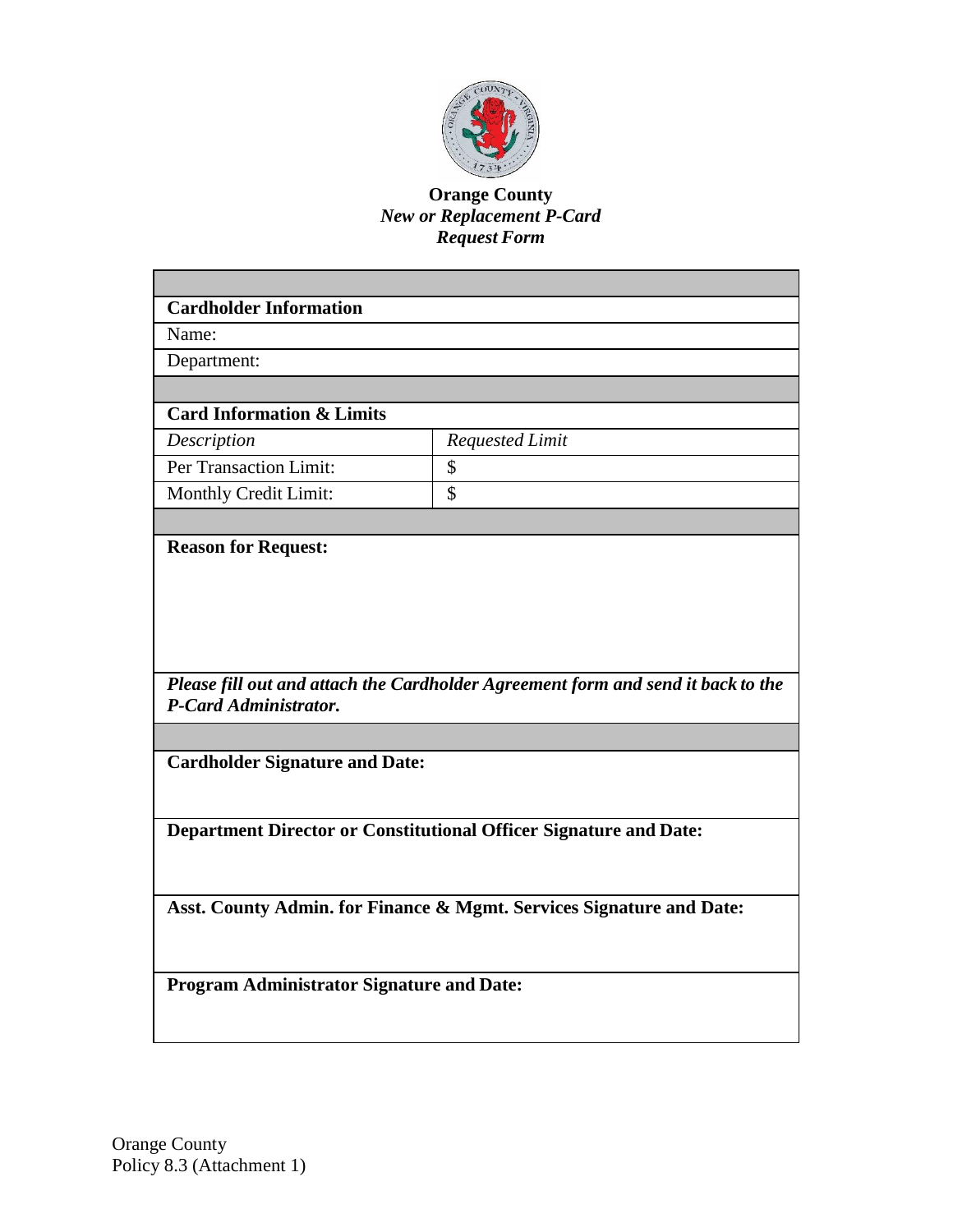Last Four Digits of Card:



## **Orange County** *Purchasing Card (P-Card) Cardholder Agreement*

I, the stablished policies and is acknowledge that I will abide by the established policies and procedures governing the use of Purchasing Cards(P-Cards) in Orange County. As an approved cardholder, I agree to comply with the following terms and conditions regarding the use of the P-Card:

- 1. I understand that I am being entrusted with a valuable purchasing tool and will be making financial commitments on behalf of Orange County and will strive to obtain the best value for the County by using existing County contract suppliers whenever possible.
- 2. I understand that Orange County is liable to the P-Card provider for all charges made on the Card.
- 3. I understand that misuse of P-Card and/or lack of appropriate transaction documentation could result in Orange County reclaiming charges against my assigned P-Card from me by deducting the amount from my pay.
- 4. I agree to monitor account activity to ensure that the P-Card is used for approved purchases only and agree not to charge any personal purchases for myself or allow any other user to charge any personal purchases. I understand that Orange County will audit the use of this Card and the related management reports and take appropriate action on any discrepancies.
- 5. I agree not to share the department card(s) or the department card(s) number(s) with anyone other than employee users or the vendors I am doing business with. I agree that if I share the department card(s) or department card(s) number(s) with anyone other than a vendor with whom I am doing business, Orange County will take disciplinary action as a result.
- 6. I will follow the established procedures for the use of the P-Card. Failure to do so may result in either revocation of my use privileges or other disciplinary action, up to, and including, termination of employment.
- 7. I agree to notify the Finance Department immediately upon termination of my employment (including retirement) to remove my access to the P-Card system. Should there be any organizational change that causes my location to change, I also agree to notify the P-Card Administrator.
- 8. If the P-Card is lost or stolen, I will notify Bank of America at (888) 449-2273 and the P-Card Administrator at (540) 661-5408 immediately.
- 9. Orange County may change these terms and conditions or its guidelines concerning the use of the P-Card and I understand that I must comply with those changes.

As the custodian of the issued card(s), I have read and understand the terms and conditions stated above.

| <b>Employee Signature</b>                 | Date  | Department |
|-------------------------------------------|-------|------------|
| Dept. Director or Cons. Officer Signature | Date  | Department |
| Card Received:                            | Date: | Initials:  |

\_\_\_\_\_\_\_\_\_\_\_\_\_\_\_\_\_\_\_\_\_\_\_\_\_\_\_\_\_ \_\_\_\_\_\_\_\_\_\_\_\_\_\_\_\_\_\_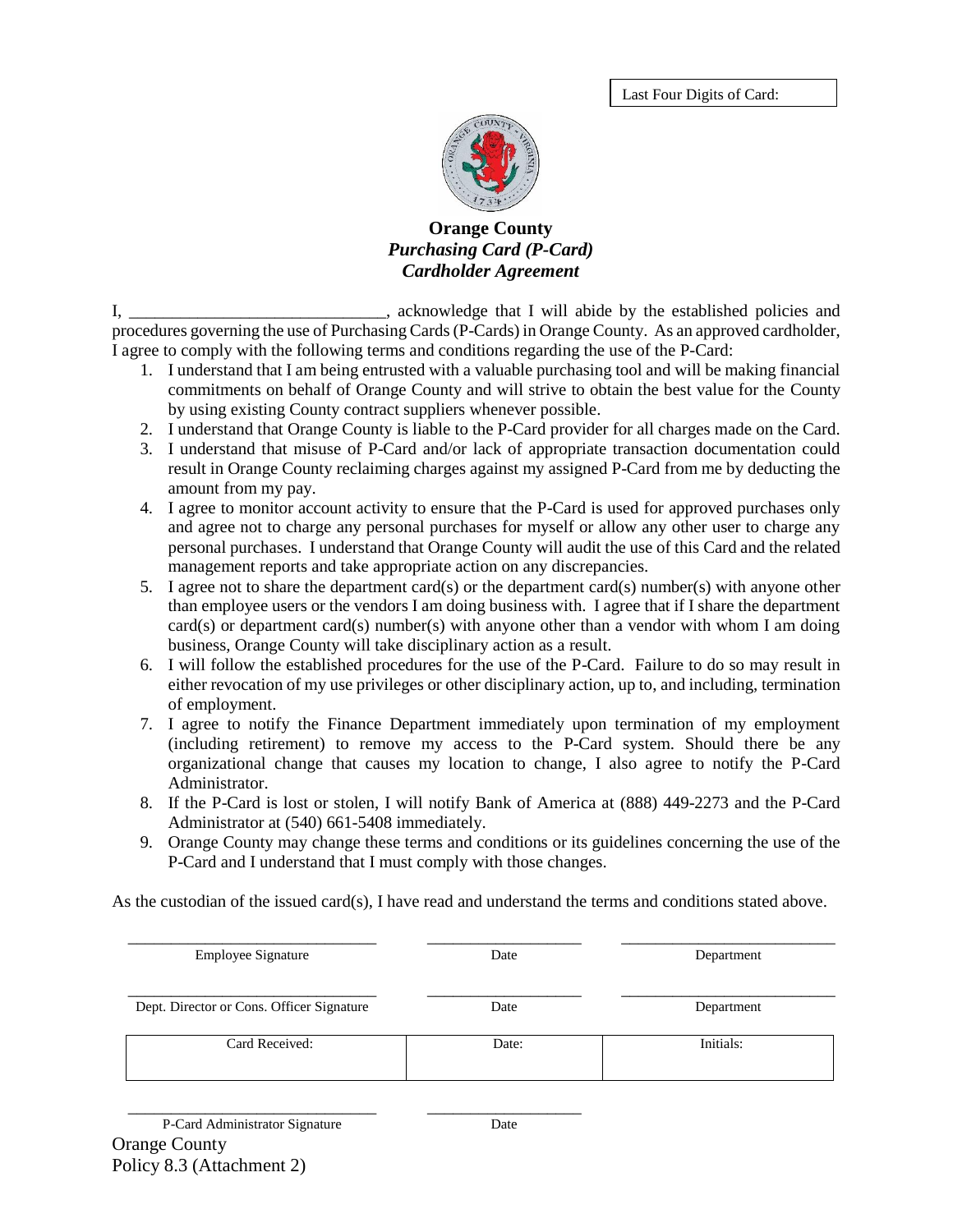

## **Orange County** *Purchasing Card (P-Card) Lack of Documentation Waiver Statement*

|                     |                               |          | documentation for the purchasing card transaction made at<br>(vendor) |
|---------------------|-------------------------------|----------|-----------------------------------------------------------------------|
|                     |                               |          |                                                                       |
|                     | (date)                        | (amount) |                                                                       |
| my statement below: |                               |          |                                                                       |
|                     |                               |          |                                                                       |
|                     | Please describe the purchase: |          |                                                                       |

I certify that the above statement is true and was proper use of my Orange County Purchasing

Card and was consistent with all applicable Orange County policies.

\_\_\_\_\_\_\_\_\_\_\_\_\_\_\_\_\_\_\_\_\_\_\_\_\_\_\_\_\_\_\_\_\_\_ \_\_\_\_\_\_\_\_\_\_\_\_\_\_\_\_\_\_\_\_\_\_\_\_\_\_\_\_\_\_\_\_\_\_ (Department) (Cardholder Signature & Date)

> \_\_\_\_\_\_\_\_\_\_\_\_\_\_\_\_\_\_\_\_\_\_\_\_\_\_\_\_\_\_\_\_\_\_ (Dept. Director or Cons. Officer Signature & Date)

*Forward this statement to your Department Director or Constitutional Office, who will submit it with your P-Card statement.*

*Repeated lack of documentation may be grounds for suspension of your P-Card privileges.*